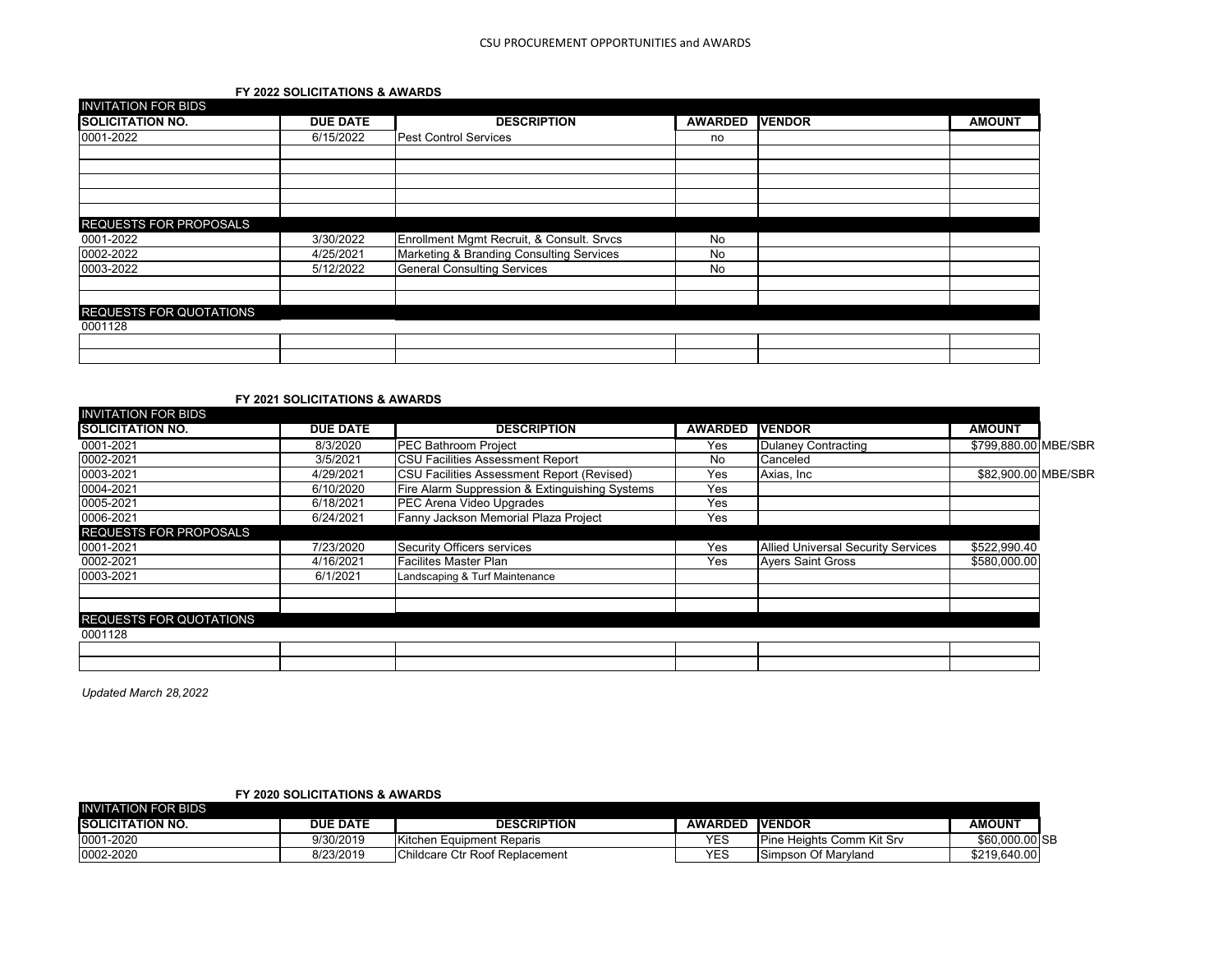| 0003-2020                         | 10/15/2019 | <b>Tawes Ballroom Renovations</b>          | NO         | cancelled                          |                 |  |
|-----------------------------------|------------|--------------------------------------------|------------|------------------------------------|-----------------|--|
| 0004-2020                         | 10/17/2019 | <b>Snow Removal Services</b>               | <b>YES</b> | <b>DSM Snow Removal Services</b>   | \$144,000.00 SB |  |
| 0005-2020                         | 12/02/2019 | Tawes Ballroom Renovations(Revised)        | YES.       | Atlantida Bulders, Inc.            | \$430,000.00    |  |
| 0006-2020                         | TBD.       | <b>PEC Bathroom Project</b>                |            |                                    |                 |  |
| <b>REQUESTS FOR PROPOSALS</b>     |            |                                            |            |                                    |                 |  |
| 0001-2020                         | 3/17/2020  | <b>Child Development Center Mgmt Svrcs</b> | <b>YES</b> | Goodwill Industties                | N/A             |  |
| 0002-2020                         | 3/10/2020  | <b>Financial Collection Services</b>       | <b>YES</b> | <b>ECSI</b>                        | \$48,000.00     |  |
| 0003-2020                         | 6/19/2020  | <b>Laundry Services</b>                    |            |                                    |                 |  |
|                                   |            |                                            |            |                                    |                 |  |
|                                   |            |                                            |            |                                    |                 |  |
| <b>REQUESTS FOR QUOTATIONS</b>    |            |                                            |            |                                    |                 |  |
| Public Safety Officers            | 11/12/2019 | Security Officers services                 | Yes        | allied Universal Security Services | \$350,000.00    |  |
| <b>PEC Arena Feasibilty Study</b> | 3/3/2019   | Outsourcing PEC arena mgmt services        | NO         | Cancelled                          |                 |  |
|                                   |            |                                            |            |                                    |                 |  |
|                                   |            |                                            |            |                                    |                 |  |
|                                   |            |                                            |            |                                    |                 |  |
|                                   |            |                                            |            |                                    |                 |  |

**FY 2019 SOLICITATIONS & AWARDS**

| INVITATION FOR BIDS            |                 |                                   |                 |                                     |               |
|--------------------------------|-----------------|-----------------------------------|-----------------|-------------------------------------|---------------|
| <b>SOLICITATION NO.</b>        | <b>DUE DATE</b> | <b>DESCRIPTION</b>                | <b>AWARDED</b>  | <b>VENDOR</b>                       | <b>AMOUNT</b> |
| 0005-2018                      | 11/13/2018      | Security Network Upgrades         | NO AWARD        |                                     |               |
| 0001-2019                      | 7/10/2019       | Childcare Center Roof Replacement | <b>NO AWARD</b> |                                     |               |
|                                |                 |                                   |                 |                                     |               |
|                                |                 |                                   |                 |                                     |               |
| <b>REQUESTS FOR PROPOSALS</b>  |                 |                                   |                 |                                     |               |
| 0001-2019                      | 4/25/2019       | <b>Bookstore Services</b>         | <b>YES</b>      | <b>Follett Educational Services</b> | <b>RG</b>     |
| 0002-2019                      | 3/15/2019       | Foodservices                      | <b>YES</b>      | <b>Thompson Hosptiality</b>         | <b>RG</b>     |
| 0003-2019                      | 6/7/2019        | <b>Trash Removal Services</b>     | <b>YES</b>      | <b>Waste Management</b>             | \$121,782.88  |
|                                |                 |                                   |                 |                                     |               |
|                                |                 |                                   |                 |                                     |               |
| <b>REQUESTS FOR QUOTATIONS</b> |                 |                                   |                 |                                     |               |
|                                |                 |                                   |                 |                                     |               |
|                                |                 |                                   |                 |                                     |               |
|                                |                 |                                   |                 |                                     |               |
|                                |                 |                                   |                 |                                     |               |
|                                |                 |                                   |                 |                                     |               |
|                                |                 |                                   |                 |                                     |               |

**FY 2018 SOLICITATIONS & AWARDS**

INVITATION FOR BIDS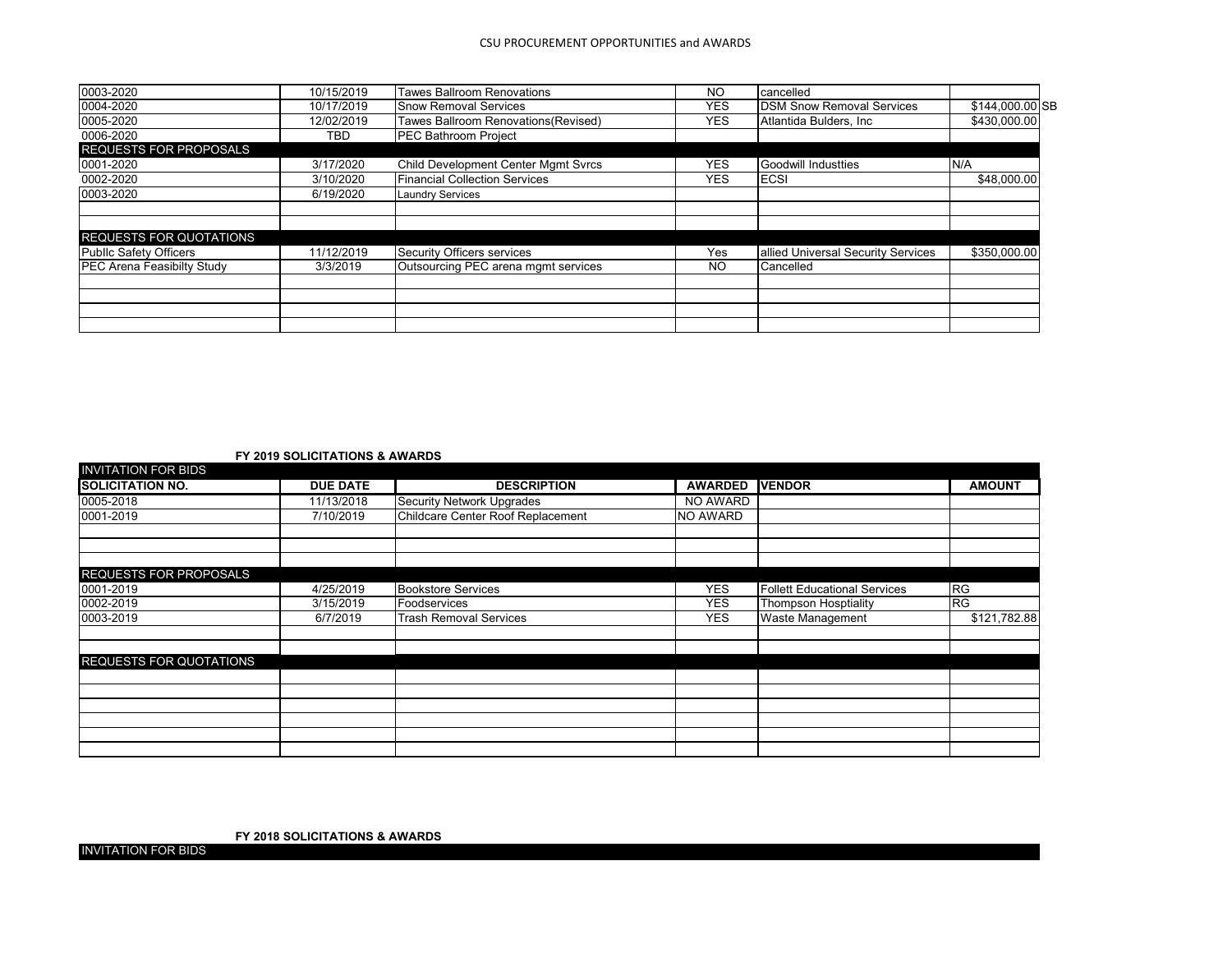| <b>SOLICITATION NO.</b>        | <b>DUE DATE</b> | <b>DESCRIPTION</b>                     | <b>AWARDED</b> | <b>IVENDOR</b>                  | <b>AMOUNT</b>   |
|--------------------------------|-----------------|----------------------------------------|----------------|---------------------------------|-----------------|
| 0001-2018                      | 8/14/2017       | Athletics Transportation               | YES.           | American Limo Service           | \$122,759.00    |
| 0002-2018                      | 11/21/2017      | <b>CSU Softball Field Dugouts</b>      | <b>YES</b>     | <b>Boulevard Contractors</b>    | \$449,108.00    |
| 0003-2018                      | 12/21/2017      | <b>JWJ Auditorium Renovations</b>      | <b>YES</b>     | <b>C&amp;N Associates, LLC</b>  | \$573.491.00 SB |
| 0004-2018                      | 3/16/2018       | Fire Alarm and Fire Suppression        | YES.           | VSC, Inc.                       | \$40,014.00     |
| <b>REQUESTS FOR QUOTATIONS</b> |                 |                                        |                |                                 |                 |
| 0001123-2018                   | 12/20/2017      | Talon Center Ceiling Tile Replacements | <b>YES</b>     | 3G Contractors                  | \$19,500.00     |
| 0001124-2018                   | 3/22/2018       | Commencement Programs 2018             | no             | no award                        | N/A             |
|                                |                 |                                        |                |                                 |                 |
|                                |                 |                                        |                |                                 |                 |
| <b>REQUESTS FOR PROPOSALS</b>  |                 |                                        |                |                                 |                 |
| 0001-2018                      | 11/20/2017      | <b>Enrollment Management Services</b>  | <b>YES</b>     | <b>EAB/Royall &amp; Company</b> | \$255,370.00    |
| 0002-2018                      | 3/12/2018       | <b>Housekeeping Services</b>           | <b>YES</b>     |                                 | \$1,703,577.00  |
| 0003-2018                      | 1/11/2018       | Assessment of CSU's Security Network   | <b>YES</b>     | <b>GHD</b>                      | \$67,139.80     |
| 0004-2018                      | 4/6/2018        | Student Health Insurance               | Yes            | UnitedHealthCare                | N/A             |
| 0005-2018                      | <b>TBD</b>      | <b>Food Services</b>                   |                |                                 |                 |
| 0006-2018                      | <b>TBD</b>      | <b>Book Store Services</b>             |                |                                 |                 |

# **FY 2017 SOLICITATIONS & AWARDS**

| <b>SOLICITATION NO.</b>        | <b>DUE DATE</b> | <b>DESCRIPTION</b>                 | <b>AWARDED</b> | <b>VENDOR</b>                 | <b>AMOUNT</b> |
|--------------------------------|-----------------|------------------------------------|----------------|-------------------------------|---------------|
| 0001-2017                      | 9/20/2016       | <b>Asset Management Services</b>   | yes            | CompuData                     | \$24,390.00   |
| 0002-2017                      | 5/18/2017       | MC Admin, Courtyard Paving Repl.   | yes            | <b>Priority Construction</b>  | \$445,000.00  |
|                                |                 |                                    |                |                               |               |
| <b>REQUESTS FOR QUOTATIONS</b> |                 |                                    |                |                               |               |
| 0001118-2017                   | 9/7/2016        | Door Replacements                  | yes            | <b>AL Ingram Construction</b> | \$82,116.50   |
| 0001119-2017                   | 9/8/2016        | Lights for PEC Arena               | yes            | Kolb Electric                 | \$96,921.86   |
| 0001120-2017                   | 9/30/2016       | <b>Greek Bench Repairs</b>         | yes            | <b>3G Contractors</b>         | \$5,895.00    |
| 0001121-2017                   | 11/4/2016       | Ceiling Tile Replacement           | yes            | <b>Colossal Contractors</b>   | \$76,733.00   |
| 0001122-2017                   | 4/10/2016       | <b>Commencement Programs</b>       | ves            | <b>Sights Productions</b>     |               |
| <b>REQUESTS FOR PROPOSALS</b>  |                 |                                    |                |                               |               |
| 0001-2017                      | 9/30/2016       | <b>TV Services</b>                 | yes            | Comcast                       | \$40,176.00   |
| 0002-2017                      | 10/21/2016      | <b>Security Desk Services</b>      | yes            | <b>Chesapeake Strategies</b>  | \$244,424.00  |
| 0003-2017                      | 3/22/2017       | <b>Housekeeping Services</b>       | No             | Cancelled                     |               |
| 0004-2017                      | 4/21/2017       | Generator Preventive Maintenance   | yes            | <b>Greentech Fuel Mgmt</b>    | \$60,725.00   |
| 0005-2017                      | 5/11/2017       | <b>Housing Management Services</b> | yes            | Capstone On-Campus Mgmt       | 491,000/yr    |

### **FY 2016 SOLICITATIONS & AWARDS**

| INVITATION FOR BIDS      |                 |                                   |                |                             |               |
|--------------------------|-----------------|-----------------------------------|----------------|-----------------------------|---------------|
| <b>ISOLICITATION NO.</b> | <b>DUE DATE</b> | <b>DESCRIPTION</b>                | <b>AWARDED</b> | <b>IVENDOR</b>              | <b>AMOUNT</b> |
| 0001-2016                | 4/8/2016        | <b>Physician Services</b>         | ves            | Dr. Reddix                  | \$24,000.00   |
| 0002-2016                | 6/16/2016       | <b>Pest Control Services</b>      | ves            | Home Paramount Pest Contral | \$25,486.00   |
| 0003-2016                | 7/14/2016       | Athletics Transportation Services | no             |                             |               |
|                          |                 |                                   |                |                             |               |
|                          |                 |                                   |                |                             |               |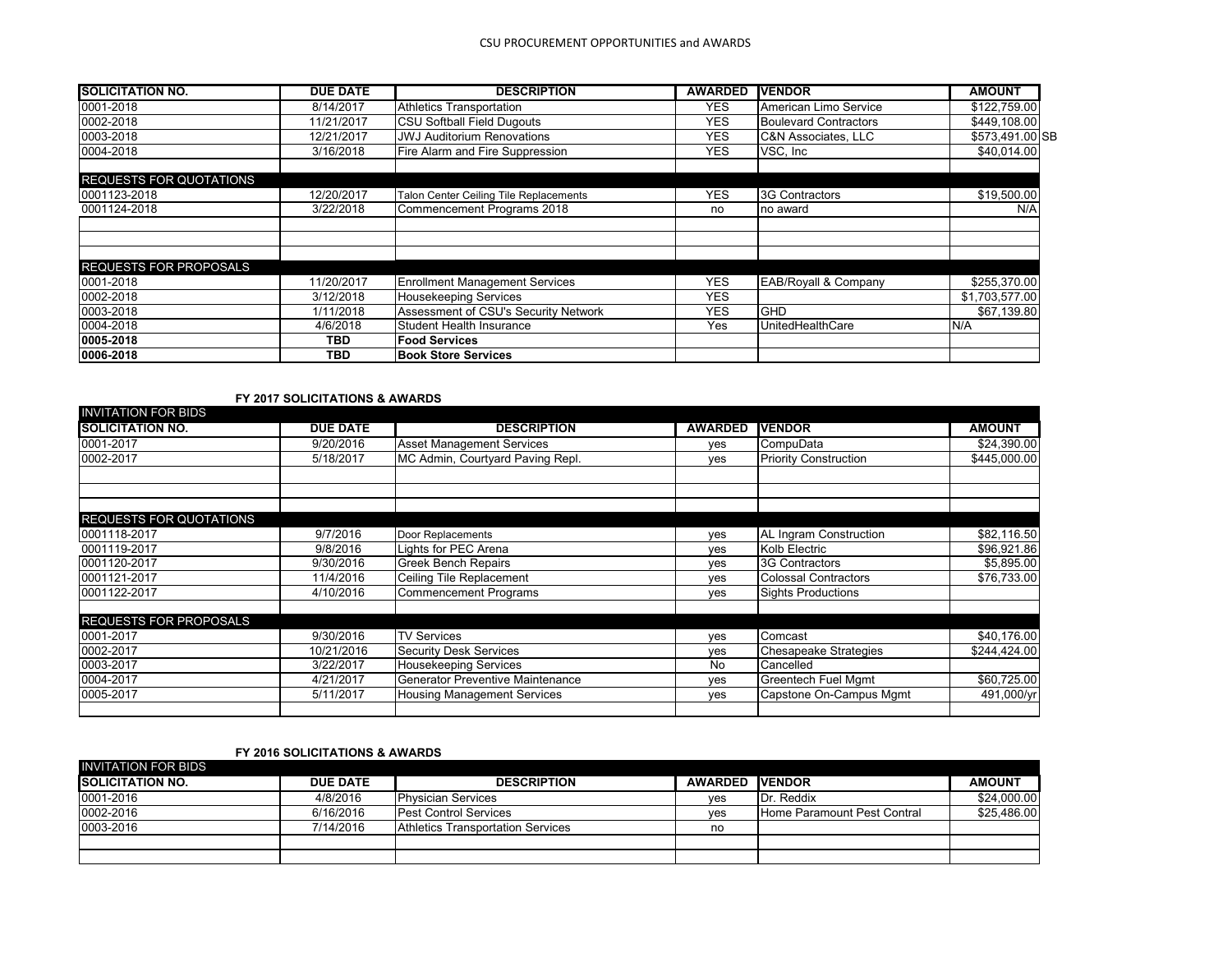#### CSU PROCUREMENT OPPORTUNITIES and AWARDS

| <b>REQUESTS FOR QUOTATIONS</b> |           |                                  |     |                 |              |
|--------------------------------|-----------|----------------------------------|-----|-----------------|--------------|
| 0001114-2016                   | 8/19/2015 | Online Giving Platform Services  | ves | <b>iModules</b> | \$25,560.00  |
| 0001115-2016                   | 2/5/2016  | <b>Armored Car Services</b>      | no  | no award        |              |
| 0001116-2016                   | 4/6/2016  | <b>Waterproofing Fountain</b>    | Yes | Fountain Craft  | \$5,230.00   |
| 0001117-2016                   | 5/25/2016 | Automatic Door Repair Services   | ves | Dorma USA       |              |
| <b>REQUESTS FOR PROPOSALS</b>  |           |                                  |     |                 |              |
| 0001-2016                      | 1/6/2016  | <b>Executive Seaches</b>         | ves | Academic Search | \$140,000.00 |
|                                | 1/6/2016  | <b>Background Check Services</b> | no  | no award        |              |

# **FY 2015 SOLICITATIONS & AWARDS**

| <b>INVITATION FOR BIDS</b>    |                 |                                       |                |                                  |                |
|-------------------------------|-----------------|---------------------------------------|----------------|----------------------------------|----------------|
| <b>ISOLICITATION NO.</b>      | <b>DUE DATE</b> | <b>DESCRIPTION</b>                    | <b>AWARDED</b> | <b>IVENDOR</b>                   | <b>AMOUNT</b>  |
| 0001-2015                     | 10/21/2014      | <b>OCL</b> Building ADA Project       | yes            | <b>JLN Construction Services</b> | \$318,400.00   |
| 0002-2015                     | 10/23/2014      | Snow Removal Services 2014-25         | yes            | <b>DSM Snow Removal Services</b> | \$303,150.00   |
| 0003-2015                     | 11/20/2014      | Equipment for STC                     | yes            | <b>Various Vendors</b>           | \$1,640,668.00 |
| 0004-2015                     | 12/23/2014      | Equipment for STC                     | ves            | <b>Various Vendors</b>           | \$1,393,740.00 |
| 0005-2015                     | 02/19/2015      | MJ Tawes Fireside Renovation          | ves            | Jeffrey Brown Contracting        | \$232,967.00   |
| 0006-2015                     | 4/17/2015       | Dishwasher & Accumulator              | ves            | <b>RLS Heating &amp; AC</b>      | \$167,853.00   |
| 0007-2015                     | 6/30/2015       | Fence for PEC Athletic Field          | ves            | Hurricane Fence Company          | \$71,500.00    |
| 0008-2015                     | 7/6/2015        | Outdoor Irrigation Enhancement        | yes            | ValleyCrest Landscaping Co.      | \$79,982.00    |
| <b>REQUEST FOR PROPOSALS</b>  |                 |                                       |                |                                  |                |
| 0001-2015                     | TBD             | <b>Landscaping Services</b>           | yes            | ValleyCrest Landscaping Co.      | NTX \$103,000  |
| 0002-2015                     | 7/27/16         | Undergraduate Admissions Publications | yes            | Zone 5                           | \$255,500.00   |
| <b>REQUEST FOR QUOTATIONS</b> |                 |                                       |                |                                  |                |
| 0001112-2015                  | 11/18/2014      | Planned Giving Platform               | yes            | Crescendo Interactive            | \$5,500.00     |
| 0001113-2015                  | 11/18/2014      | Online Gift Giving Software           | no             | <b>iModules</b>                  | \$25,560.00    |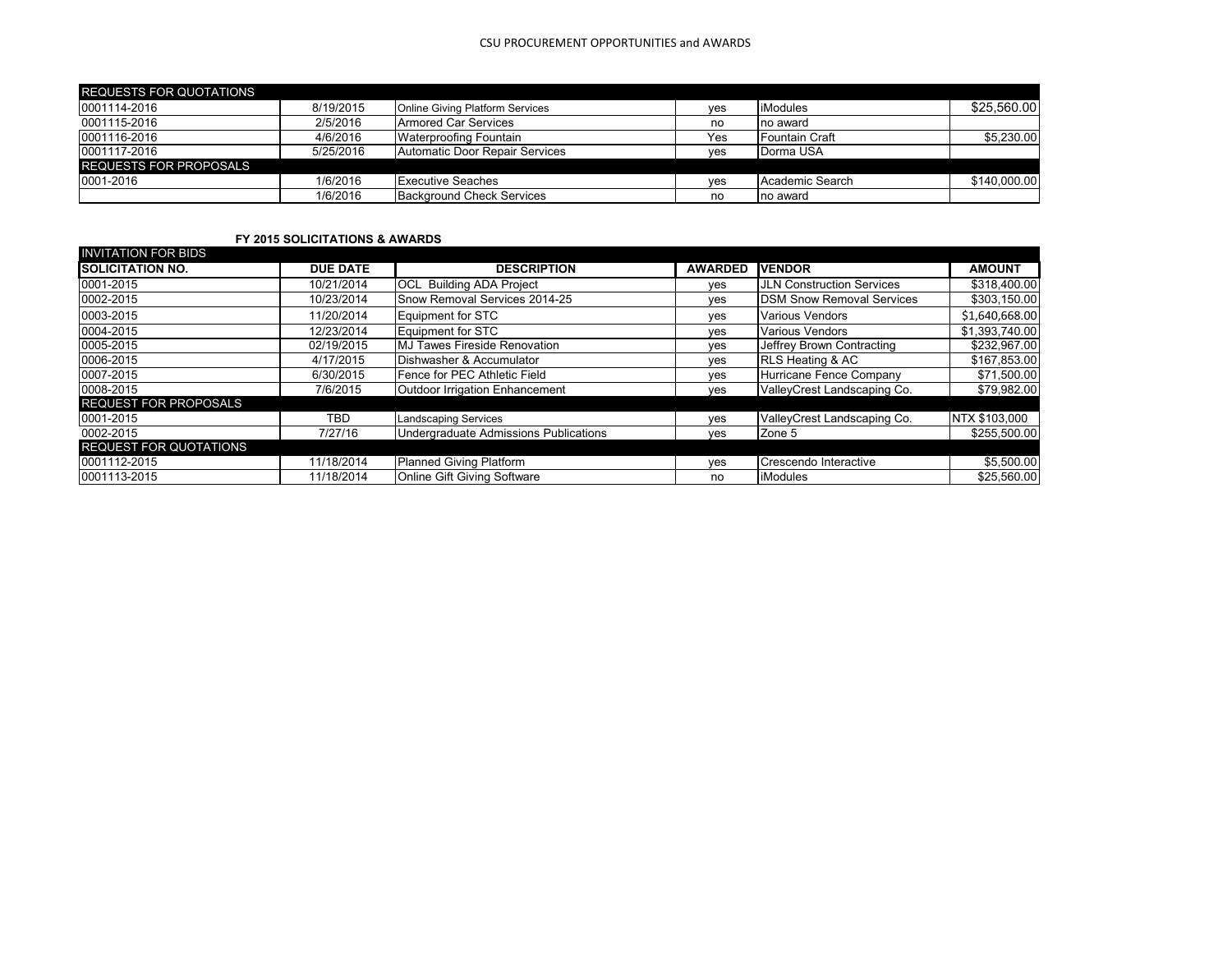| <b>CSU ACTIVE CONTRACTS FY 21</b>      |                                                               |                            |                          |  |  |  |  |
|----------------------------------------|---------------------------------------------------------------|----------------------------|--------------------------|--|--|--|--|
|                                        |                                                               |                            | <b>PROCUREM CONTRACT</b> |  |  |  |  |
| <b>VENDOR</b>                          | <b>SERVICES &amp; SUPPLIES</b>                                | <b>METHOD</b>              | <b>EXPIRATION DATE</b>   |  |  |  |  |
|                                        | <b>DESCRIPTION</b>                                            | (see below)                | (incl.opt. renewals)     |  |  |  |  |
| Lease Service Ctr                      | Copiers/MFD campus-wide                                       | CO-OP                      | 12/30/2022               |  |  |  |  |
| <b>Otis Elevators</b>                  | Elevator Maint. & Repairs                                     | CO-OP                      | 6/30/2022                |  |  |  |  |
| <b>Allied Universal Security</b>       | <b>Security Guard services</b>                                | <b>RFP</b>                 | 8/30/2025                |  |  |  |  |
| <b>Protection One Alarm Monitoring</b> | <b>Security system</b>                                        | <b>GSA</b>                 | 6/30/2022                |  |  |  |  |
| <b>Bell Techlogix</b>                  | Microsoft Campuswide licenses                                 | <b>MEEC</b>                | 6/30/2022                |  |  |  |  |
| Blackboard, Inc.                       | Outcomes Assessment (Outcomes HENA 2-4K)                      | <b>MEEC</b>                | 6/30/2022                |  |  |  |  |
| Blackboard, Inc                        | implementation, CRM, helpdesk support and self-service portal | <b>MEEC</b>                | 6/30/2022                |  |  |  |  |
| <b>Daly Computers</b>                  | Phire Annual Software renewal                                 | <b>MEEC</b>                | 6/30/2022                |  |  |  |  |
| Daly Computers                         | VMWare Academic Products SNS vs. Enterprise Plus              | <b>MEEC</b>                | 6/30/2022                |  |  |  |  |
| Daly Computers                         | Production support Shavlik                                    | <b>MEEC</b>                | 7/29/2022                |  |  |  |  |
| Daly Computers                         | Express software license                                      | <b>MEEC</b>                | 7/31/2022                |  |  |  |  |
| <b>Front Range</b>                     | HEAT, HEAT Self Serv.iHEAT                                    | <b>MEEC</b>                | 7/31/2022                |  |  |  |  |
| <b>Heat Software USA</b>               | Heat self services maintenance                                | MEEC                       | 7/31/2022                |  |  |  |  |
| <b>Highpoint Technology Solutions</b>  | Highpoint maint. Renewal                                      | <b>MEEC</b>                | 8/20/2022                |  |  |  |  |
|                                        | IBM SPSS adv. Statistics renewal                              | <b>MEEC</b>                |                          |  |  |  |  |
| <b>IBM</b><br>Panopto                  |                                                               | <b>MEEC</b>                | 8/31/2022<br>6/30/2023   |  |  |  |  |
| <b>Pearson Education</b>               | Lecture Capture Software<br>On-line courses                   |                            | 6/30/2022                |  |  |  |  |
| Perceptis                              | Financial Aid Help Desk                                       | <b>MEEC</b><br><b>MEEC</b> | 6/30/2022                |  |  |  |  |
| <b>Presidio Networked Solutions</b>    |                                                               | <b>MEEC</b>                |                          |  |  |  |  |
| <b>Presidio Networked Solutions</b>    | IT Network maintenace & Support<br>PMR-OSS-AV-MNT-T maint     | <b>MEEC</b>                | 6/30/2022<br>6/30/2022   |  |  |  |  |
|                                        |                                                               |                            |                          |  |  |  |  |
| <b>Presidio Networked Solutions</b>    | Juniper Care nest day sup                                     | <b>MEEC</b>                | 6/30/2022                |  |  |  |  |
| <b>Presidio Networked Solutions</b>    | Voice for main campus, HHB & PEC                              | <b>MEEC</b>                | 7/31/2022                |  |  |  |  |
| Rapid 7 LLC                            | Nexpose Enterprise IP License                                 | <b>MEEC</b>                | 7/31/2022                |  |  |  |  |
| <b>SHI International</b>               | Net App support renewal                                       | <b>MEEC</b>                | 6/30/2022                |  |  |  |  |
| Intrado                                | <b>Emergency Routing Service 911</b>                          | <b>NC</b>                  | 6/30/2022                |  |  |  |  |
| Jadu, Inc.                             | CMS support services                                          | <b>NC</b>                  | 8/9/2022                 |  |  |  |  |
| Learfield                              | Licensing for campus apparel and merchandising                | <b>NC</b>                  | 6/30/2022                |  |  |  |  |
| MSS Media                              | <b>Transit Shelter Media</b>                                  | <b>NC</b>                  | 8/13/2022                |  |  |  |  |
| Subway                                 | food services                                                 | <b>NC</b>                  | 11/30/2019               |  |  |  |  |
| EAB (The Education Advisory Board)     | Membership                                                    | <b>NC</b>                  | 6/30/2022                |  |  |  |  |
| The Solution Design Group              | Revenue Vision Renewal                                        | <b>NC</b>                  | 6/30/2022                |  |  |  |  |
| Verizon Wireless                       | cellular telephone and digital services                       | <b>NC</b>                  | 6/30/2022                |  |  |  |  |
| Vonage                                 | local telephone exchange carrier services                     | <b>NC</b>                  | 6/30/2022                |  |  |  |  |
| <b>WRS Health</b>                      | <b>Billing Services</b>                                       | <b>NC</b>                  | 6/30/2022                |  |  |  |  |
| <b>Aramark Uniforms</b>                | <b>Uniform Cleaning Services</b>                              | PO                         | 6/30/2022                |  |  |  |  |
| <b>Assessment Technologies</b>         | Nursing curriculum materials                                  | PO                         | 6/30/2022                |  |  |  |  |
| <b>BOA Mechant Srvs</b>                | P&T merchant services                                         | PO                         | 6/30/2022                |  |  |  |  |
| <b>Campus Partners</b>                 | Perkins loan accts billng/reporting                           | PO                         | 6/30/2022                |  |  |  |  |
| CollegeBound                           | <b>SAT Testing/Consulting services</b>                        | PO                         | 3/3/2022                 |  |  |  |  |
| <b>Construction Labor Group</b>        | Temp employees                                                | PO                         | 6/30/2022                |  |  |  |  |
| <b>EBSCO Publishing</b>                | Library books, periodicals, publications                      | PO                         | 6/30/2022                |  |  |  |  |
| EverFi (Haven)                         | <b>Sexual Assault Prevention</b>                              | PO                         | 4/7/2019                 |  |  |  |  |
| <b>Facility Wizard Software</b>        | Work Order System                                             | PO                         | 9/30/2022                |  |  |  |  |
| Innosoft                               | <b>Fusion Site License</b>                                    | PO                         | 9/30/2022                |  |  |  |  |
| <b>Integrated Technical Systems</b>    | warranty - srvagr                                             | PO                         | 7/14/2022                |  |  |  |  |
| Lyrasis                                | Encyclopedia Britannica Inage Quest subscription              | PO                         | 6/30/2022                |  |  |  |  |
| McGraw Hill School Holdings, LLC       | <b>Tegrity Software</b>                                       | PO                         | 6/30/2020                |  |  |  |  |
| Newsbank, Inc                          | Newsbank subscription                                         | PO                         | 6/30/2022                |  |  |  |  |
| Peopleadmin, Inc                       | recruiting renewal                                            | PO                         | 7/31/2022                |  |  |  |  |
| Solarwinds                             | server app monitor, perform.,                                 | PO                         | 7/31/2022                |  |  |  |  |
| Turnitin                               | Turnitin institutional license fee                            | PO                         | 7/31/2022                |  |  |  |  |
| USMH                                   | UMATS Membership and ISP and IVN Usage                        | PO                         | 6/30/2022                |  |  |  |  |
| <b>Bottling Group</b>                  | <b>Beverage Services</b>                                      | <b>RFP</b>                 | 7/31/2022                |  |  |  |  |
| <b>Brightview Landscaping Services</b> | <b>Landscaping Services</b>                                   | <b>RFP</b>                 | 6/30/2023                |  |  |  |  |
| <b>Canteen</b>                         | <b>Vending Machines</b>                                       | <b>RFP</b>                 | 6/30/2022                |  |  |  |  |
| <b>Capstone On-Campus Management</b>   | <b>Housing Management Services</b>                            | <b>RFP</b>                 | 8/9/2022                 |  |  |  |  |
| <b>Comcast</b>                         | <b>Cable Media Services</b>                                   | <b>RFP</b>                 | 2/7/2022                 |  |  |  |  |
| <b>Crescendo Interactive</b>           | <b>On-line Gift Giving software renewal</b>                   | <b>RFQ</b>                 | 3/5/2021                 |  |  |  |  |
| <b>Dorma Carolina Doors USA</b>        | <b>Automatic Door Maintenance &amp; Repairs</b>               | <b>RFP</b>                 | 6/30/2022                |  |  |  |  |